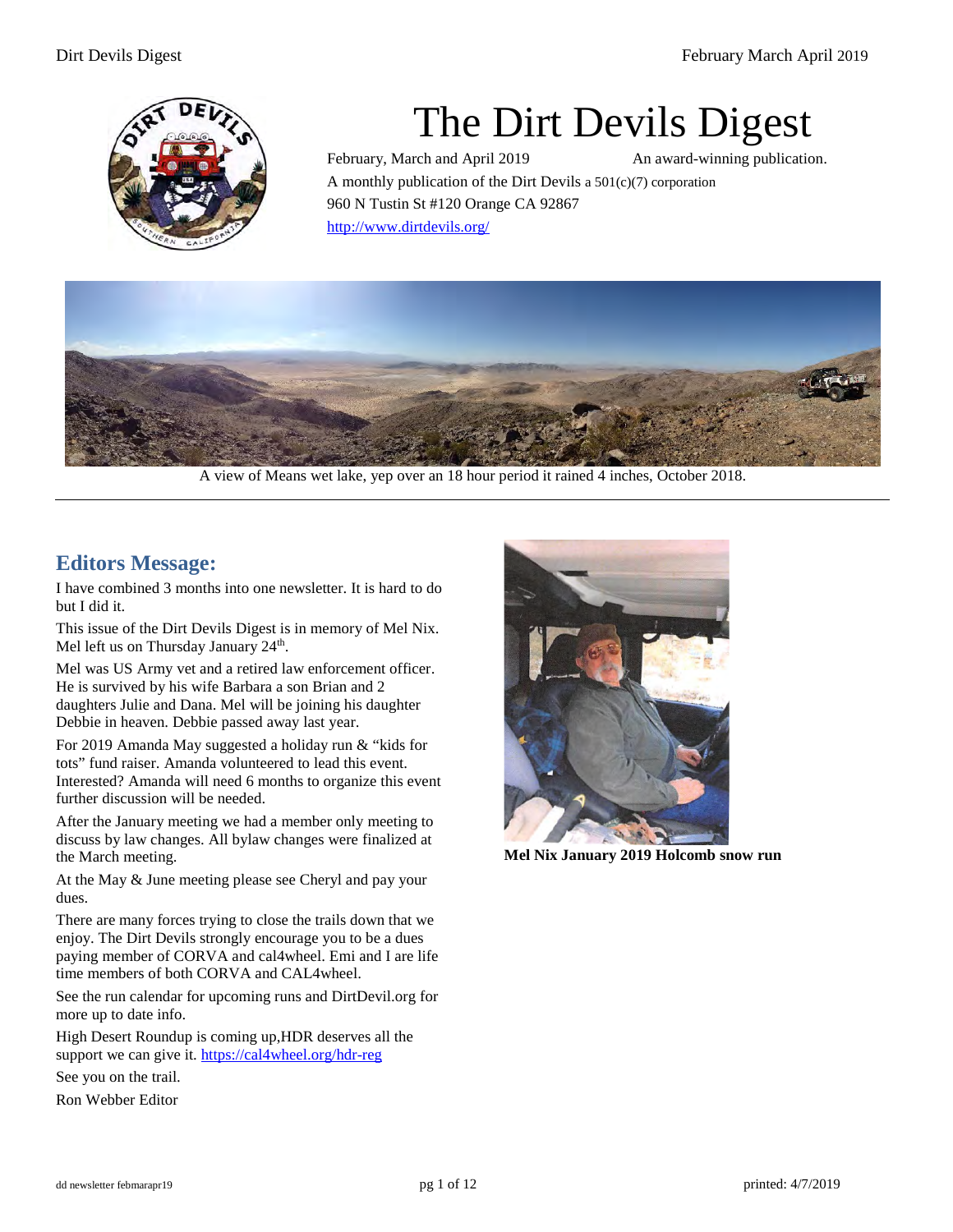# **Table of Contents**

# <span id="page-1-0"></span>**New members**

Jay VanWormer 4<sup>th</sup> visit JKU Richard Van Duyn 3rd visit 2018 Wrangler Mike Goulart 2017 JK unlimited

# <span id="page-1-1"></span>**Guest April 2019**

Steve Cave 2005 LJ Shiree & Carlos Magana 2013 JKR John and Kristine Clark '97 TJ Tim Thomas 2001 Tacoma Mike & Teresa Parrott '09 JK Robert Gabrielson '12 JKUR Katy Nachbaur 2004 TJ Tony and Crystal Mei 2019 JKU Rubicon

#### **March 2019**

Tim Thomas 2001 Tacoma Shiree & Carlos Magana 2013 JKR Steve Cave 2005 LJ John and Kristine Clark '97 TJ Robert Gardner '06 Tundra Mike & Teresa Parrott '09 JK Robert Gabrielson '12 JKUR Charles Emig '07 JK

#### **February 2019**

Tim Thomas 2001 Tacoma Alan Cleveland 2017 Ram truck Robert Gabrielson 2012 JKU Rubicon

#### **January 2019**

<span id="page-1-2"></span>Casey Silva 2008 JK 2nd visit Steve Oudin 2nd visit 2018 JLUR Steve Cave 2005 LJ Omar Lucatero 1993 4 runner Gary and Diane Karp 1999 XJ Doug Francisco 2015 JK Jason Chrupcala 1993 ZJ Matt Borgen Ken and Katie Stover 2012 JK Scott Hamilton 2017 Tacoma Andrew Bottoms 2017 JK Lisa Cox 2017 Tacoma Tim Thomas 2001 Tacoma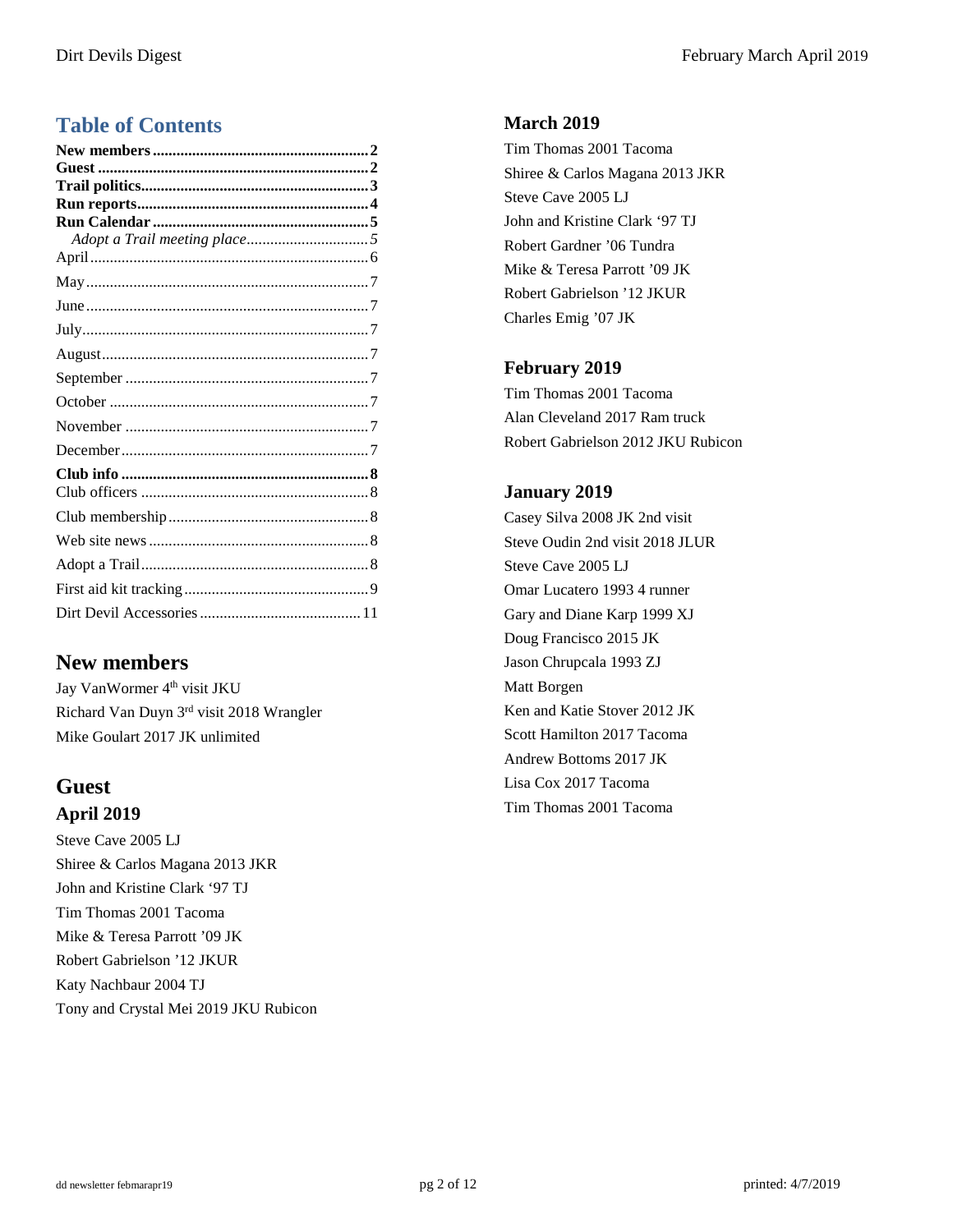# **Trail politics**

http://cal4wheel.com/ http://www.corva.org/ SAC / sierra access coalition https://sharetrails.org



Extremist are on a mission to close public lands.

**Amy Granat, CORVA Managing Director** wrote in the most recent CORVA magazine

I have been advocating for CORVA for about 15 years, working to keep OHV/OSV recreation and motorized access for activities like hunting and rockhounding, alive and well on public land.

I had naively thought I had heard all the possible complaints that could be lodged against motorized access during those years. There was a predictable manner in which the complaints were introduced, starting with issues with the vehicle itself, continuing onto problems with internal combustion engines. Then it would progress to quasienvironmental complaints and move forward to climate change. Because we knew what was coming, we appropriately prepared our counter attack.

But the Eldorado National Forest threw a monkey wrench into our predictable scenario. For the first time that I recall, the Eldorado added another component into the so-called list of significant impacts used to criticize motorized vehicle use. In the plan released to manage over-snow recreation in the forest, the Forest Service added the "threat of personal safety" as a significant impact for non-motorized recreation enthusiasts.

These seemingly innocuous words, "threat of personal safety", hold a chilling definition. What Eldorado stated (in writing) is that nonmotorized cross-country skiers have a very real reason to fear interaction with motorized enthusiasts because snowmobilers are dangerous and pose a threat to their safety while recreating in the forest. This concept, that motorized

recreation enthusiasts are poised to attack others recreating in the forest is preposterous! The Forest Service equated motorized recreationists to the equivalent to roving street gangs, painting snowmobilers as the bad guys, and crosscountry skiers as the innocent victims. The whole idea of labeling a community in this manner was simply astounding, and when challenged, no one in the forest could say how this idea first occurred to them and made it into the documents. One thing is clear

we cannot accept this sort of labeling.

#### Win A Jeep Raffle <https://cal4wheel.com/win-a-jeep>

CORVA dues is \$40.00 a year or \$400.00 life time membership

Don't miss out, be informed, there is so much to learn from reading:

CORVA's magazine<https://www.corva.org/latest-news-magazine>

CAL4WD's magazine https://cal4wheel.com/latest-news/in-gear-magazine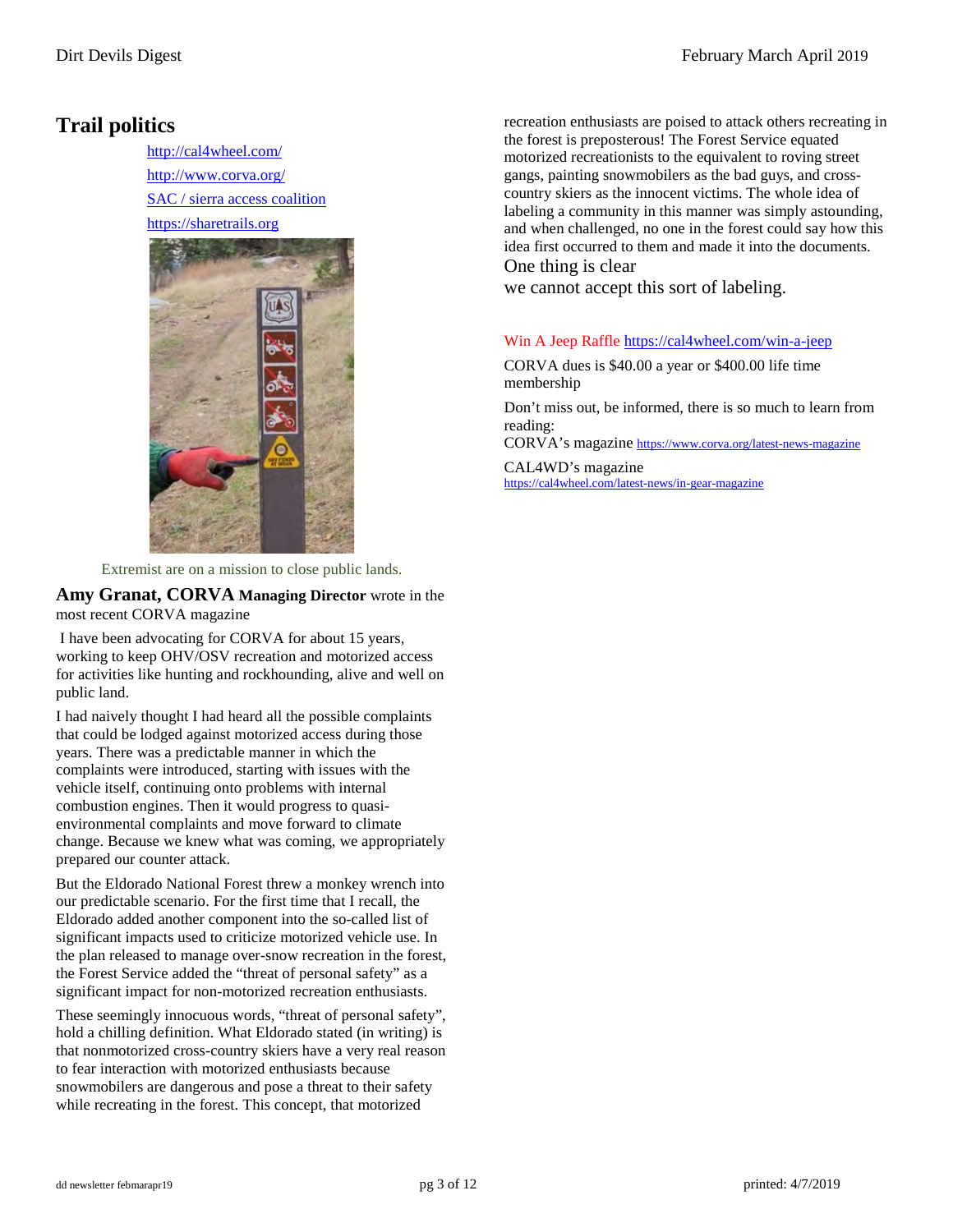# <span id="page-3-0"></span>**Run reports**

#### **Adopt-A-Trail**

Travel time to/from AAT events is no longer counted towards AAT hours. Only time from the start of the event to the end of the event is eligible.

The OHV program is now permanent – The forest service is requesting pictures of work that is completed before and after each trail run. Pictures help the forest service to get grant money. No inappropriate pictures make sure all in attendance are wearing proper gear, ie work boots, long pants, long sleeves, hard hats, eye protection.

# **Stoddard Valley OHV Area an**

**Easy Day run and Moderate Night run Run Dates:** Saturday – March 9 2019

**Trail Leader:** Ray Kleinhuizen

#### **Members in attendance:**

Ray & Karen Kleinhuizen Danny & Linda Ward Bill Schopper Roy Flansburg Roger Mauer Jay & Shawnna VanWormer Rick VanDuyn My Akevalo Arron Woolbert Rochel Woolbert

#### **Guests:**

Austin Vierthaw

#### **Saturday day run:**

Karen and I arrived the day before the run and quickly noticed some sections of our trail were crossing a marked race course. We soon found out Huntington Beach Motorcycle Club (HBMC) had races scheduled for Saturday and Sunday. We had to do some rerouting around the Devils Loop trail gatekeeper section. The HBMC race officials gave us a map of there three courses and kept in contact with us on the HAM radio all day.

On Saturday we had 12 Jeeps. Eleven club member Jeeps and one guest. The morning was sunny with temperature in the low 50's with 10 to 15 mpg winds. We started the run with an easy hill climb to a view spot of the Lenwood area. The cold wind made this a quick stop.



After a short way in the Lenwood wash we did some play time on some steep small hills to warm up the four-wheel low gears. A little more time in the wash to Stoddard Wells Rd. We then proceeded south east through the hills north of Watkins Peak. We had two optional sections that had very steep hill descents. Everyone did the optional sections without issues.

We had to skip our plan to go through the Devils Loop gatekeeper. HBMC was using that section on one of their race courses. We were safe using a spotter to get past the race course. We did a small section of the Devils Loop with an optional moderate rocky section. I think we had one or two skip the rocky part.

We had lunch in the same spot the club uses during HDR. Right after lunch we had an optional difficult 5-foot rock waterfall to climb. All that tried the waterfall made it. Some required more than one attempt. Everyone gets more focused when the possibility of earning a cowbell is more likely!



After a fun ride through the hills north of the sidewinder hills. We crossed Stoddard Wells road again and entered a small wash. There was a short optional rocky section and a optional steep hill climb that's part of the Achy Breaky trail. A few more hills, back in the wash and we soon were back at the meet spot.

#### Night run:

We had 6 Jeeps on the moderate night run. The night route took the Lenwood wash to Stoddard Wells rd., then south to the back door to the Devils Loop. This route takes us up a small waterfall and through a rocky canyon. We then proceeded through a squeeze and several more rocky canyons.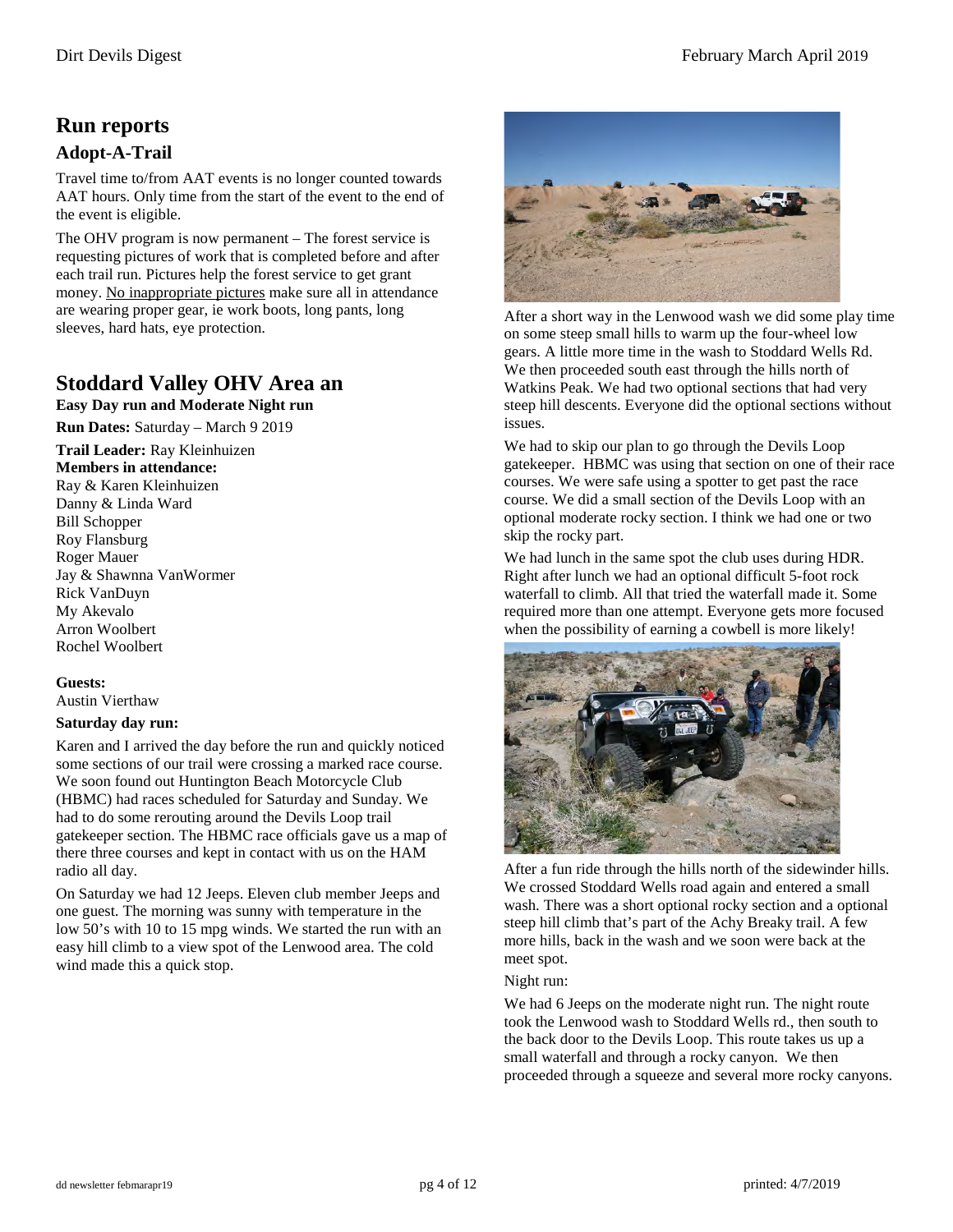We finished up the run with a hill top route north out of the hills, then east through some small hills and canyons to Stoddard Wells Rd, and back down the wash to the meet spot. Overall a fun run with a great group of folks. Thanks to all who attended.

# **Oriflamme Canyon and Apple Pie Run Report** Moderate

#### **Run Run Dates:** March 23, 2019

**Trail Leader:** Rick Walter and Brigitte Moore Eight guests and 19 members attending 16 off road vehicles counting one Lexus Everyone found the Vons Center off Indian Truck Trail and by 9-ish we were off. The drive down went South on I-15 so everyone got to view the 'Super Bloom" and we were through before the Interstate turned into a parking lot. The drive through Temecula to the Pinyon Mountain area was a nice pretty traffic free drive. We drove past the Stagecoach RV camp area, the Pinyon Mountain trail to 'the squeeze' and the Blair Valley camping area.



 At the Oriflamme Canyon trail head, we aired down and allowed a group of 16 VW Meyers Max buggies by thinking we'd never see them again….so you can imagine about 3 miles up the canyon all 16 were stopped on the trail with no bypass available. Seems one of the cuter yellow buggies had broken down which by the way they talked was par for the course. They pulled off the trail and asked for a tow to the next wide spot at the Rodriguez Canyon turnoff. We got regrouped and we continued up Oriflamme Canyon Trail thinking that should be the last we see any more of those little modified buggies. Wrong again, at one of the narrower two track (most all the trail was two track) we met another 25 or so more of those little annoying buggies which turned the rating from a moderate to moderate plus in trying to pass on the narrow two track. Interesting.



Well, wouldn't you know, we ran into more of those damn buggies, seems the little turds were having some sort of bug orgy convention, they were everywhere!!! The trail did have a little mud puddle that Madison tried to get stuck in but our president was not liking the thought of a cow bell and got her through, too bad, maybe next time Madison.



Top of the mountain, regrouped and off to Julian for lunch by about 2 and everyone enjoyed lunch with pies – main mission accomplished!! Did a little shopping and brought a few pies to take home…..

# <span id="page-4-0"></span>**Run Calendar Adopt a Trail meeting place**

<span id="page-4-1"></span>8:30am at Rocky's Roadhouse 32150 Hilltop Blvd Running Springs, CA 92382 next to the 76 gas station

The forest service does require an Adventure pass https://www.fs.fed.us/portaldata/r5/ap/r5-ap-vendors.php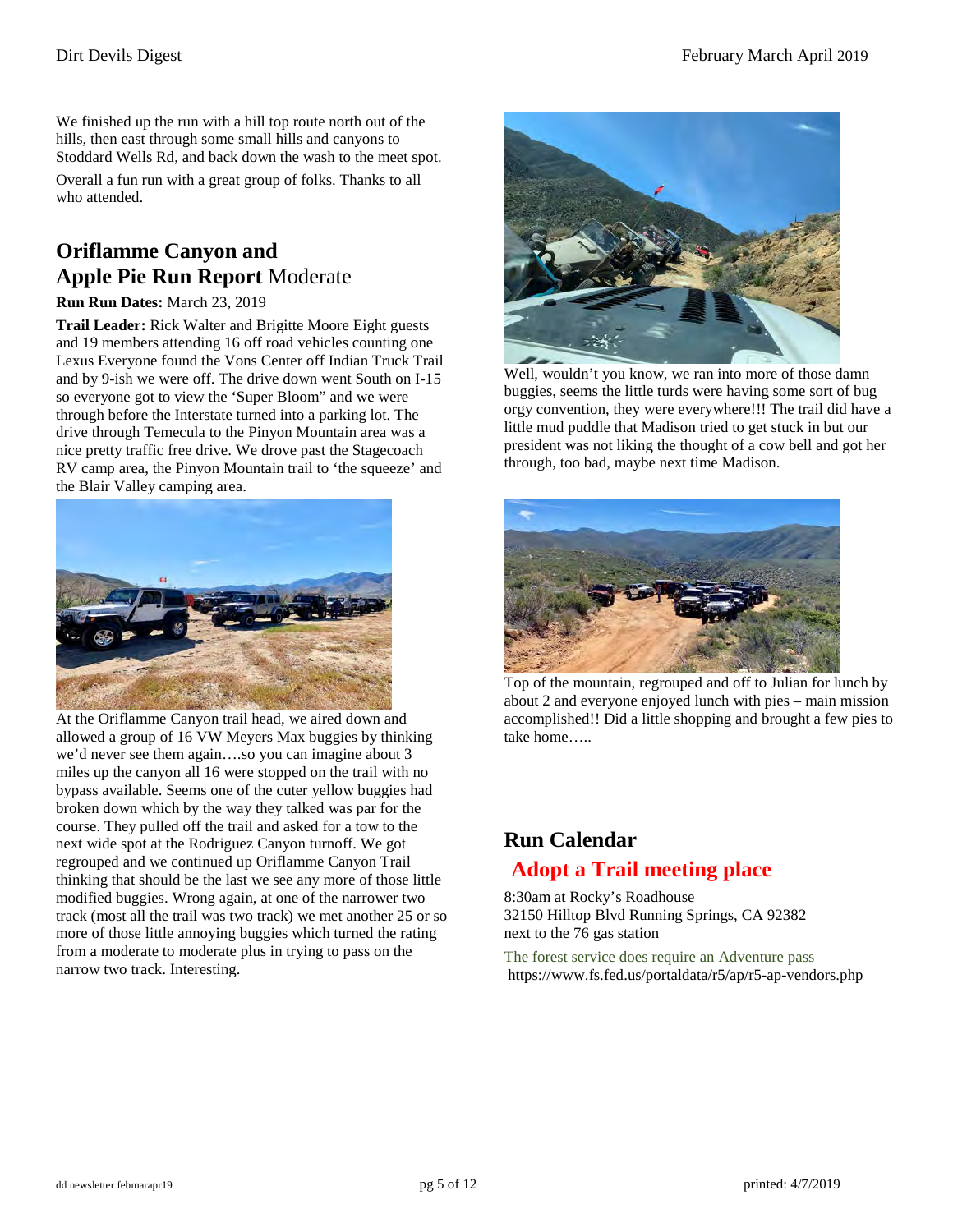# <span id="page-5-0"></span>**April 12th – 14th Ocotillo Wells/ Truckhaven**

We will be staying at Stage Coach RV Resort once again, it is only a 30 to 40-minute drive over there to Truckhaven from the Campground with full hookups and only 30 minutes from Julian for those that want to stay in a hotel up there.

So call ahead and reserve a spot at the resort, please tell them that you're with Dirt Devils when making the reservations, this way we are all grouped together. Time permitting we can even run Sandstone Canyon one day since we did not have time and weather canceled the last visit to this trail.

#### **Please RSVP**

**Required:** yes Rrien07@gmail.com 949-351-9309

**Vehicle Limit 15** I am limiting this run to 15 vehicles to save time on the trails and getting around the desert

**Radio:** HAM only on this run for distance, ask me about what HAM Radio to get if you

do not have one for this run.

**HAM:** 146.580 (DD1) (Symplex) Ramona Repeater

Download: 445.76 Upload: 440.7600 Upload Tone:88.5

**Permits Required:** no It's always a good idea to have an Adventure Pass

**Members:** Bring your Club Membership Card to expedite Club Liability Waiver requirements.

**Guest:** Please Sign BOTH SIDES of the Participant Agreement and bring with you.

#### (LINK) DD Participant Agreement

BEWARE of RATTLESNAKES, Bring lunch and extra water, chairs, basic tools, Flashlight, shovel,

camera, extra weather appropriate clothing, etc. The weather changes quickly please be prepared.

**Cautions:** Extreme heat and cold weather, Rattlesnakes.

**Trail Rating:** 1=Easy, to 5=Most Difficult and everything in between.

**Meeting location:** We will be staying at the Stage Coach RV Resort.

**Meeting Time:** We are camping so meeting time will determine what time everyone is up and ready to go as

a group. Prep. Rigs the day before please.

Non Members please be prepared to fill out the Participation Agreement , All Need to Sign the Run Roster.

**Trailhead Coordinates:** Open, we will be running trails in the NE section of Truckhaven, as well as Ocotillo Wells OHV area.

**Special Equipment:** Recovery gear, tie straps, tools, Spare Tire is required.

#### **Trail Description**

There is no real set trail for this run, we do have tracks from last year, so we will follow them again

and take them to some of the more fun locations from last year. But for the most part we will be

traveling around the desert and we will leave it will be up to the group if they would like to change it

up or not. Truckhaven offers a lot to see and do as far as trails as I am sure most of you know

already, but a lot of folks do not travel this far back into the park and so it is not as crowded. The

Coral Canyon is beautiful and a lot of fun to climb so we will definitely be going there. But we are

looking to have a lot of fun and hanging out with a good group of new and old friends. I know of one

trail that we would like to take is an old mining road for the optics used in the bombers back in

WWII, you can still see some of this clear calcite in the area. It's a dead-end trail but kind of kool

history of the area.

**14th – 21st Easter Jeep Safari Week** / Moab UT

# **19th 21st El Mirage**, Old Fearless Jeep Trail /

Leader: Jim Leamon / fastreach@aol.com

<http://www.roughwheelers.com/el-mirage-fearlessfolly/>



perfectly designed for offroading.

- 1. Hwy 395 Rancho Road left
- 2. Koala Rd Right
- 3. El Mirage Rd left
- 4. Mountain View Rd right
- 5. at Visitors Center TELL THE RANGER YOU ARE A GUEST OF THE Rough Wheelers (otherwise pay \$15.)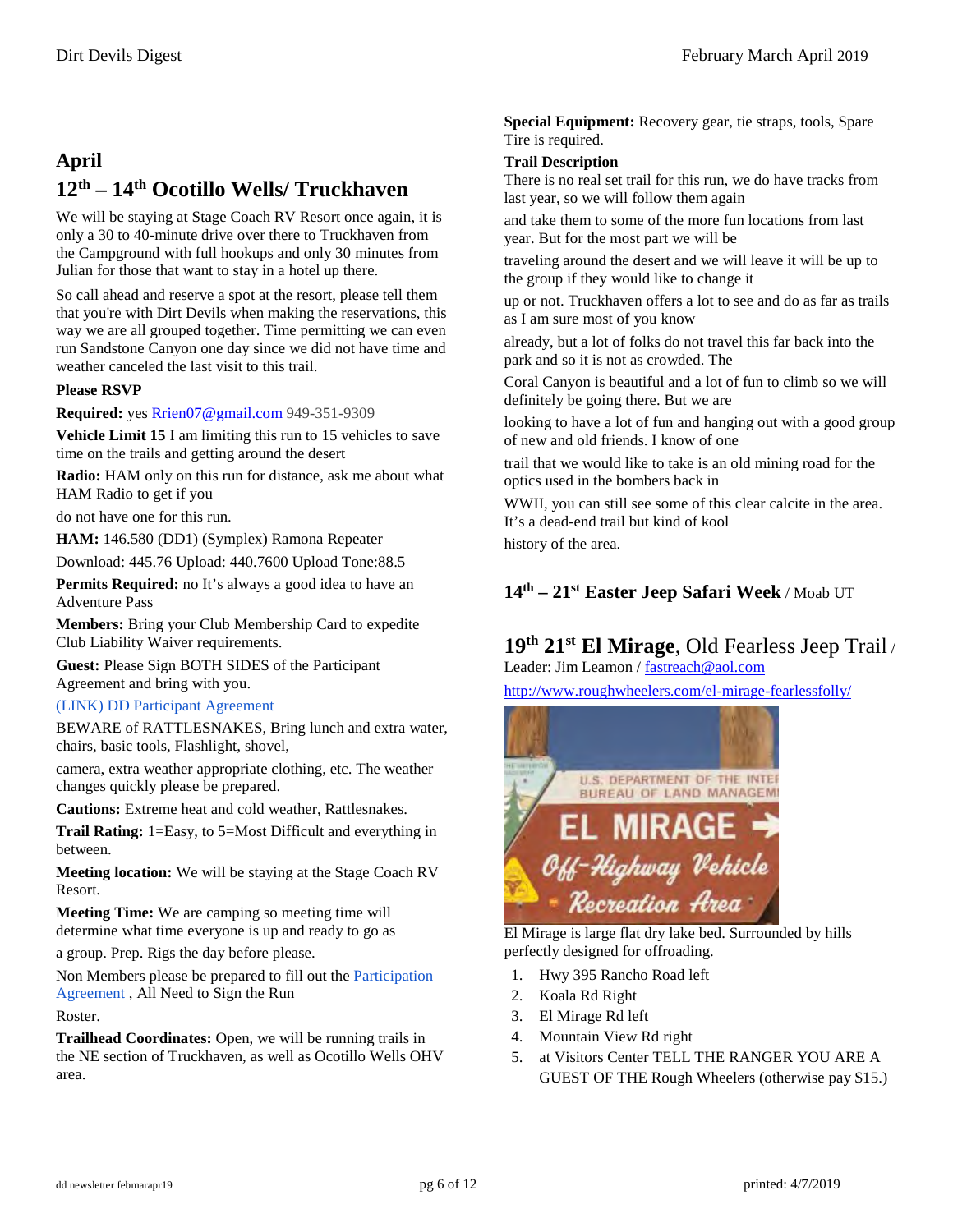- 6. take Mountain Rd pass out house #9 turn right at the rock pile and blue ribbons.
- 7. Rough Riders camp site is on the left

# **27th AAT Adopta Trail**

#### **Run leader: Roger**

# **27th CORVA annual Board meeting**

Best Western, 10386 California City Blvd, California **City** <https://corva.org/events>

### <span id="page-6-0"></span>**May**

 $2<sup>nd</sup> - 4<sup>th</sup>$  Big Bear Jeep Jamboree / jeepjamboreeusa.com **7th club meeting** at Zito's pizza Tustin Street Orange

# **11th AAT**

# **17th - 19th Overland Expo AZ**

# **18th High Desert Roundup HDR Pre Run**

Leaders: Ray & Danny

# **25th – 26th High Desert Roundup HDR**

Dirt Devils volunteer are needed for this big event.

Slash X near Barstow | cal4wheel.org <https://cal4wheel.org/hdr-reg>

the

Dirt Devils have volunteered to help with runs and adult games, cancel all your other plans and show up.

#### <span id="page-6-1"></span>**June**

1st Holcomb Creek / Leaders: Nick & James Nick[: njkov01@gmail.com](mailto:njkov01@gmail.com) james: ettingerjames@aat.net 4th club meeting at Zito's pizza Tustin Street Orange  $14<sup>th</sup> - 16<sup>th</sup>$  Big Bear Forest Fest / ie4w.com 22nd Clark's Grade / Leader: MikeW  $29<sup>th</sup> - 30<sup>th</sup> - Grizzlycon 2.0$  Big Bear / Leader: Brandon

# <span id="page-6-2"></span>**July**

2nd club meeting at Zito's pizza Tustin Street Orange 13th John Bull night run / Leader: Brandon & Josh S 20th Gold Mtn, LJB, Clarks Grade night run / Leader: Mike W 25-28th Jeeper's Jamboree [www.jeepersjamboree.com](http://www.jeepersjamboree.com/) 

26-28 Jeeper's Jamboree [www.jeepersjamboree.com](http://www.jeepersjamboree.com/) 27th – 28th Shaver Lake Swamp Lake / Leaders: Aaron, Corri &Suhag  $27<sup>th</sup> AAT$ 

#### <span id="page-6-3"></span>**August**

2-4th Jeep Jamboree [www.jeepersjamboree.com](http://www.jeepersjamboree.com/) 

6<sup>th</sup> club meeting at Zito's pizza Tustin Street Orange  $8<sup>th</sup> - 11<sup>th</sup>$  Jeep Jamboree USA  $10<sup>th</sup> AAT$  $12^{th} - 16^{th}$  Rubicon / Leader: Mike W  $31<sup>st</sup> -$  Sep 2<sup>nd</sup> Sherman Pass / Leaders: Danny W & Brandon

#### <span id="page-6-4"></span>**September**

3<sup>rd</sup> club meeting at Zito's pizza Tustin Street Orange 7th AAT 14th Off Road Clinic Big Bear / Leader: Mike W  $21<sup>st</sup> - 22<sup>nd</sup>$  Kids on Public Land / Volunteers needed  $27<sup>th</sup> - 29<sup>th</sup>$  Bishop to Bridgeport / Leader: Brandon  $27<sup>th</sup> - 29<sup>th</sup>$  Off Road Expo

#### <span id="page-6-5"></span>**October**

2<sup>nd</sup> club meeting at Zito's pizza Tustin Street Orange 5th Run Planning for 2020 12th Anza Borrego Mud Caves / Leader: Rob & Karen 19th Big Bear / Leader: Josh S 26<sup>th</sup> Berdoo Canyon Lady Drivers / (Joshua Tree) / Leaders: Judi & Brigette

#### <span id="page-6-6"></span>**November**

2nd White Mtn / Aaron & Corri 5<sup>th</sup> club meeting at Zito's pizza Tustin Street Orange 9th – 11th Panamint Valley Days PVD / cal4wheel.com 16th Matino Wash & Rattlesnake Cyn / Leader: Brandon

#### <span id="page-6-7"></span>**December**

3<sup>rd</sup> club meeting at Zito's pizza Tustin Street Orange 14th Calico / Leader: Ron W  $21<sup>st</sup>$  Christmas lights /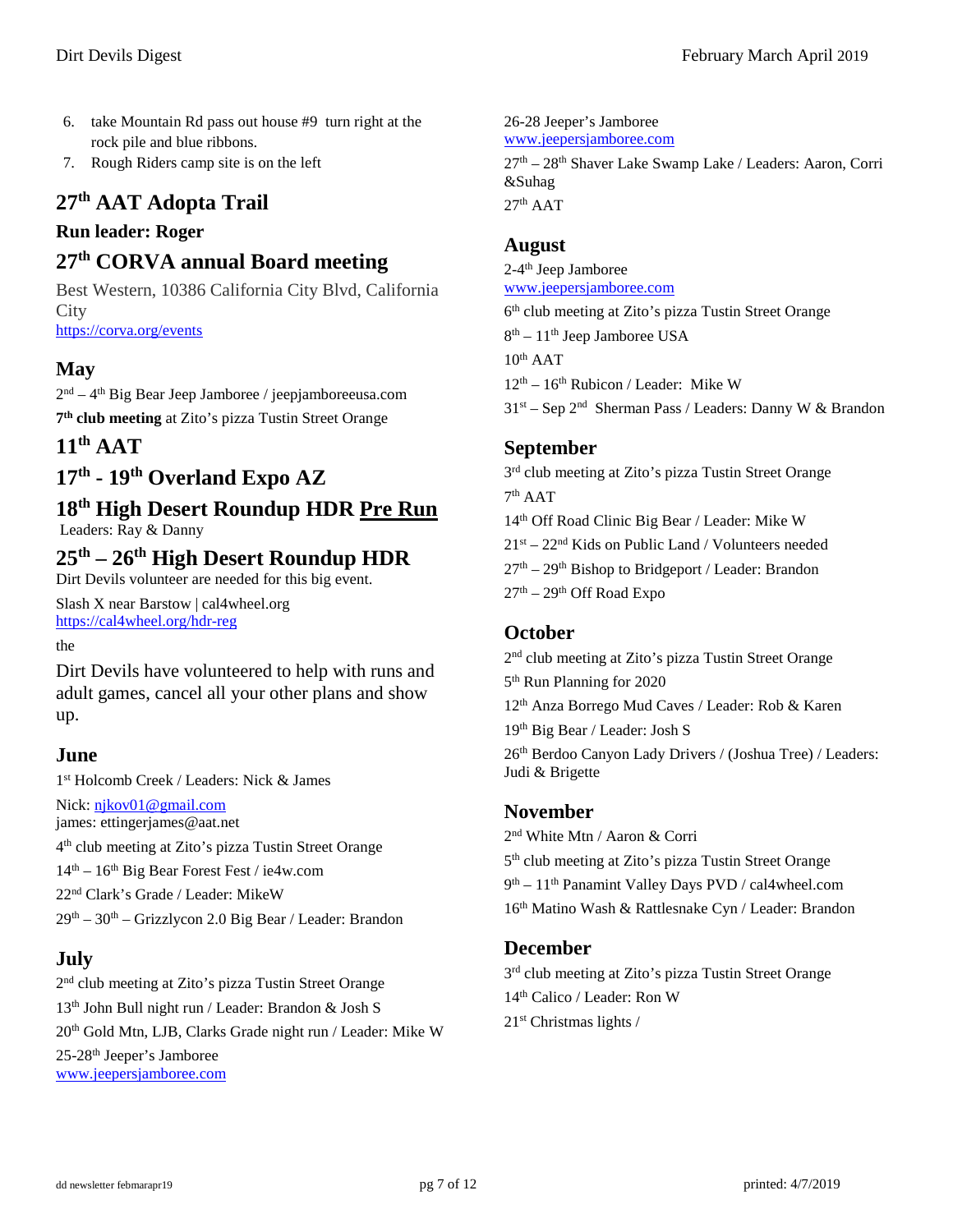# <span id="page-7-0"></span>**Club info**

The Dirt Devils are a 501(c)(7) corporation

Meeting Place First Tuesday each month, 7:00 p.m.

Zito's Pizza, 2036 Tustin Street, Orange, CA 92865 (714) 974-6191

Corner of Tustin Street and Meats Street (drive west on Meats and plenty of parking in the rear of the restaurant with DIRECT ACCESS to the Meeting Room) [www.zitospizza.com](http://www.zitospizza.com/)

# <span id="page-7-1"></span>**Club officers**

**President:** Mike Wallace prez@dirtdevils.org **Immediate past president:** Ray Kleinhuizen kkfusedglass@roadrunner.com **Vice President:** Rob Rien vprez@dirtdevils.org **Secretary: Karen Rien** secretary@dirtdevils.org **Web Master:** Chris Slaughter: webmaster@dirtdevils.org **Adopt a trail chairmans:**  Rick Walter, [adoptatrail@dirtdevils.org](mailto:adoptatrail@dirtdevils.org) **Newsletter:** Ron Webber: ronjp@outlook.com **Membership:** Cheryl May secretary@dirtdevils.org **Accessories and Hospitality:** Karen Kleinhuizen **Safety:** Rick Walter **Run Coordinator:** Brandon Errickson rundude@dirtdevils.org

**Emergency response team coordinator:**  Rick Walter rundude@dirtdevils.org the emergency response team makes themselves available to help with our adopt a trail, Dish Pan.

**CAL4 wheel reps:** Jesse May and Keith Graham

**CORVA rep:** Vinnie Barbarino / 80hiluxcrawler@gmail.com **Tips and Tricks** Robert Rien RRien07@gmail.com

# **Dirt Devil Emails:**

If it is necessary to make a general announcement to fellow dirt devils send an email to members@dirtdevils.org and the web master will forward.

# **Post office box:**

Dirt Devils of So Cal 960 N Tustin #120 Orange, CA 92867

# <span id="page-7-2"></span>**Club membership**

| Membership dues:                                                                                                                                                                                                                                                                                                                                                                                                                                                                   |  |
|------------------------------------------------------------------------------------------------------------------------------------------------------------------------------------------------------------------------------------------------------------------------------------------------------------------------------------------------------------------------------------------------------------------------------------------------------------------------------------|--|
| Dirt Devil annual club dues \$36.00                                                                                                                                                                                                                                                                                                                                                                                                                                                |  |
|                                                                                                                                                                                                                                                                                                                                                                                                                                                                                    |  |
|                                                                                                                                                                                                                                                                                                                                                                                                                                                                                    |  |
|                                                                                                                                                                                                                                                                                                                                                                                                                                                                                    |  |
| CAL4WD permanent member \$675.00                                                                                                                                                                                                                                                                                                                                                                                                                                                   |  |
| CAL4WD permanent member 12 installments of \$56.25                                                                                                                                                                                                                                                                                                                                                                                                                                 |  |
| <b>1.</b> $\mathbf{1} \cdot \mathbf{1} \cdot \mathbf{1} \cdot \mathbf{1} \cdot \mathbf{1} \cdot \mathbf{1} \cdot \mathbf{1} \cdot \mathbf{1} \cdot \mathbf{1} \cdot \mathbf{1} \cdot \mathbf{1} \cdot \mathbf{1} \cdot \mathbf{1} \cdot \mathbf{1} \cdot \mathbf{1} \cdot \mathbf{1} \cdot \mathbf{1} \cdot \mathbf{1} \cdot \mathbf{1} \cdot \mathbf{1} \cdot \mathbf{1} \cdot \mathbf{1} \cdot \mathbf{1} \cdot \mathbf{1} \cdot \mathbf{1} \cdot \mathbf{1} \cdot \mathbf{1} \$ |  |

http://cal4wheel.com/

# <span id="page-7-3"></span>**Web site news**

Chris webmaster reporting last month we had 2,410 unique visitors Chris posted 256 kmz trail files on the web site

# <span id="page-7-4"></span>**Adopt a Trail**

The Dirt Devils Adopt A Trail is: Dishpan Springs Trail (3N34)

**Dishpan Springs** Trail can be found in the San Bernardino National Forest near Lake Arrowhead. The Dishpan Springs Trail is one of the toughest and most popular trails in the SBNF.

#### **The West entrance:** 2N26Y is N34° 16.198 W117° 08.258. **The T6 Bridge:** N34° 16.106 W117° 07.745. **The East entrance:** 3N16 is N34° 15.663 W117° 05.116.

**Meeting place**  8:30am at Rock Road House 32150 Hilltop Blvd Running Springs, CA 92382 next to the 76 gas station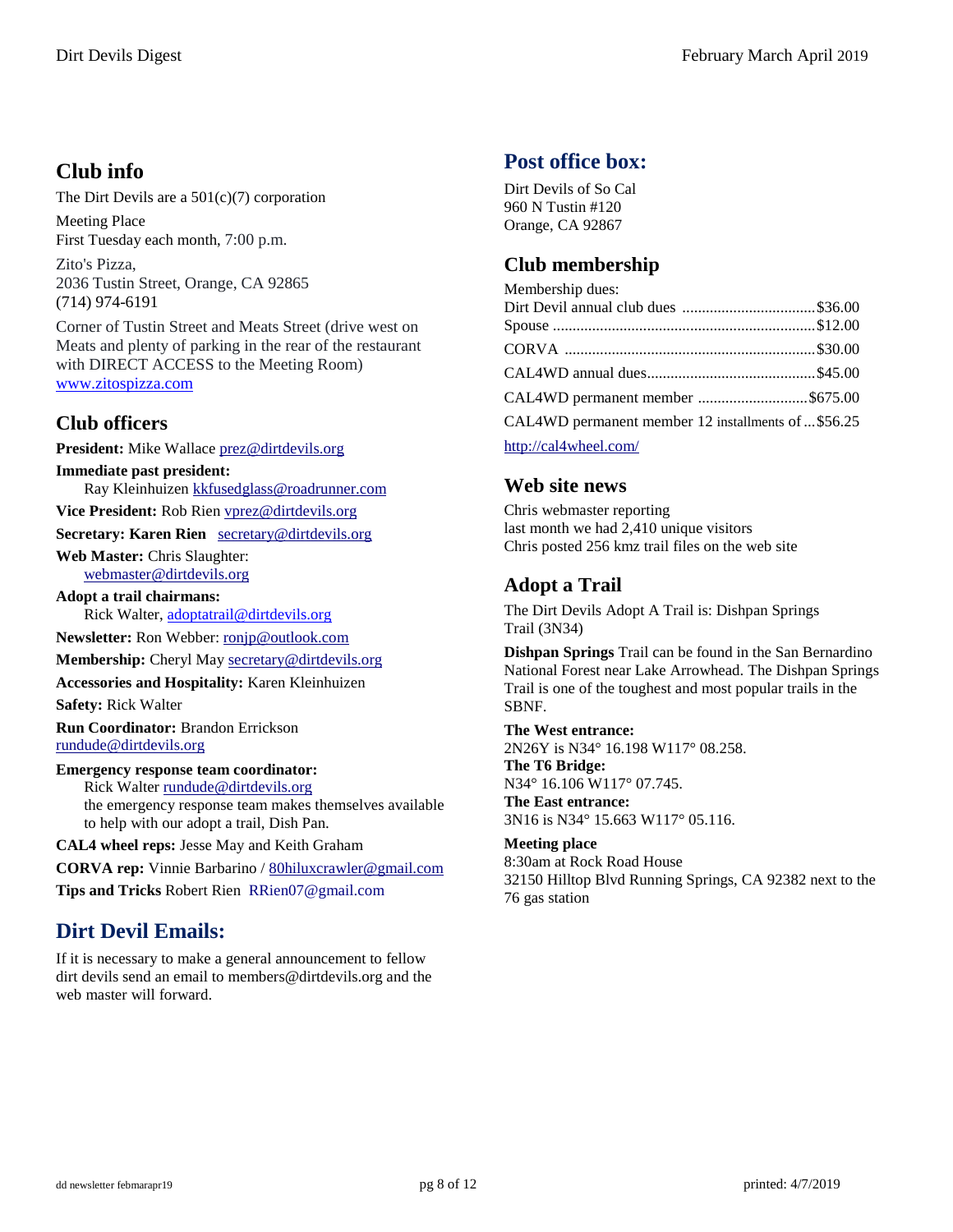# <span id="page-8-0"></span>**First aid kit tracking**

#### **AED / Defibrillator**

Ron W Calico

#### **FA #1**

Jim L Old Fearless RonW calico Ray K Black Mountain

#### **FA #2 (Orange canvas bag) out of service**

Roger AAT Rick W Sherman Pass Ray K HDR

#### **FA #3 (Orange canvas bag) out of service**

Rick W Mike W offroad clinic Ray & Karen North rim

#### **FA #4 (Orange canvas bag) out of service**

Mike W & RobR Cleghorn & Ocotillo Josh B & James E Motino Wash Mike Wallace Forest Fes

#### DD HAM's

Dirt Devil's primary frequency aka DDprime, 146.510 simplex

Mike and John have the RT systems programmer for the following radios: Kewood 710; Yeasu 2 & 60 (handheld), 400, 8900; Baofeng handhelds BF F8, UV 5R; UV 82HP

| 1. Scott Beggins    | KJ6KBG        |  |
|---------------------|---------------|--|
| 2. Paul Coursey     | KJ6NNG        |  |
| 3. Tim DeBolt       | KK6TRM        |  |
| 4. James Ettinger   | KK6UYU        |  |
| 5. Roy Flansburg    | KJ6EVM        |  |
| 6. Keith Graham     | <b>KF6LZA</b> |  |
| 7. Sandy Graham     | KF6SBF        |  |
|                     |               |  |
| 8. Steve Hendry     | <b>KK6UYW</b> |  |
| 9. Chris Johnson    | KK6SAJ        |  |
| 10. Pete Johnson    | KM6ARI        |  |
| 11. Cheryl May      | KF6WNG        |  |
| 12. Al Ramsden      | KF6BCJ        |  |
| 13. Chris Slaughter | <b>KK6TMR</b> |  |

| 15. Rob Wallace     | KK6UZA             |
|---------------------|--------------------|
| 16. Rick Walter     | <b>KI6NME</b>      |
| 17. Ron Webber      | KM6ANT             |
| 18 Mel Nix          | <b>KK6SMI</b>      |
| 19. Rob Rien        | KM6GOT             |
| 20. Karen Rien      | KM6GOS             |
| 21 Julie Hart       | N <sub>2</sub> RLY |
| 22. Mark Gay        | <b>KM6IBP</b>      |
| 23. Nick Kovacevich | <b>KM6PIN</b>      |



The Mike Maneth memorial bell.

Mike was a Dirt Devil legend. Loved by all, always ready to jump in and help others. He drove a modified Bronco. He did all his own design and fabricating. It didn't hurt that he was a welder by trade. He rolled on to his side a few times and we would all pitch in and get him upright and on his way.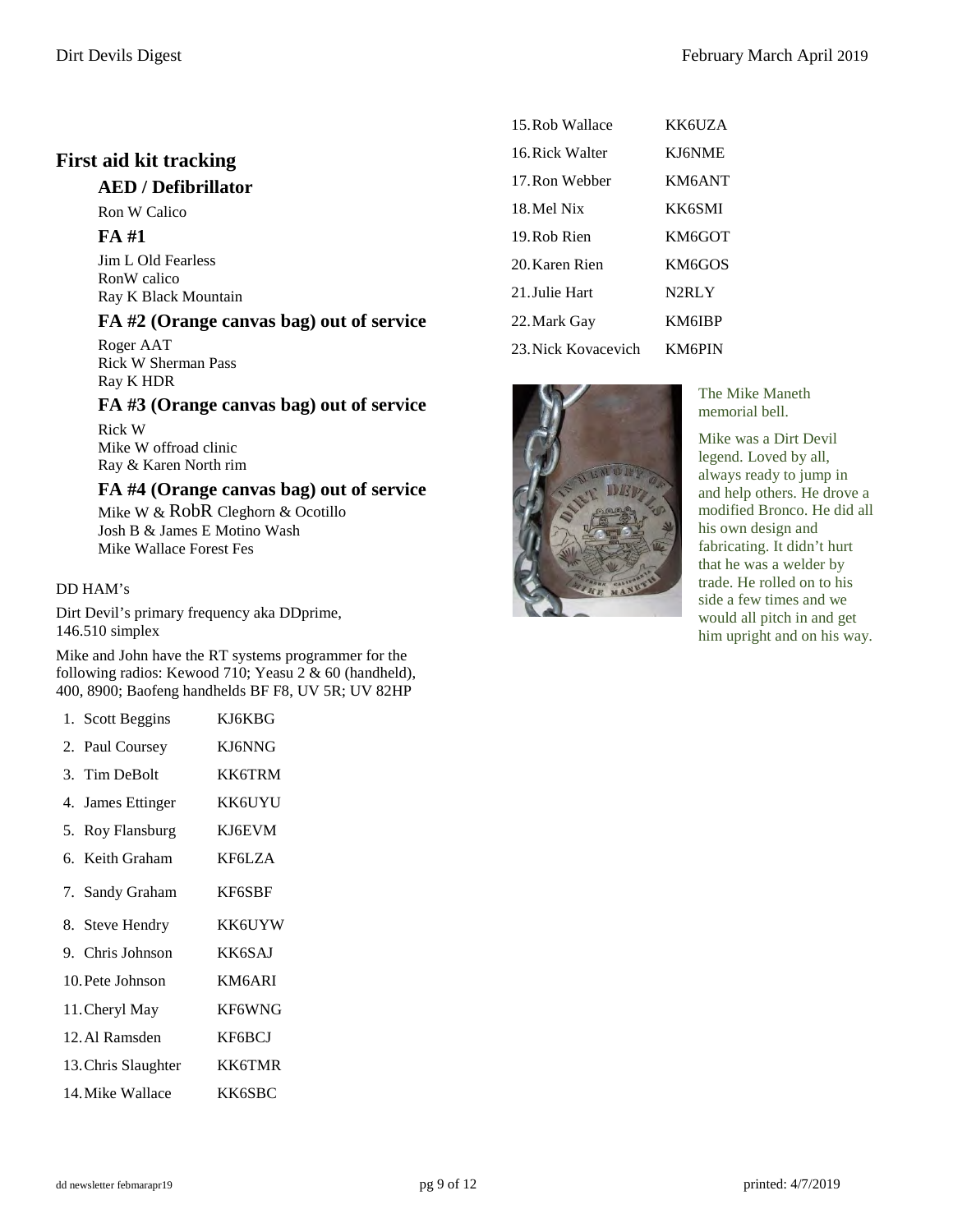

From left to right cowbell 1, 2, 3, 4 and 5



#### **#1 Mike Maneth memorial bell**

Vinnie Barbarino 4/6/2018 calico gatekeeper John Johnson Joe Cowie 2/24/18 Pinyon Mtn



#### **#4 Little Blue bell**

Brian Powell 8/18/18 John bull Nick Kovaceich 4/6/2018 Kane Creek Rob Rien 3/4/18 Snow run Holcomb



#### **#2 Brown bell**

Brandon Errickson 12/08/2018 Calico Danny Ward 4/6/2018 Kane Creek Rob Rien 2/24/18 Pinyon Mtn, Brian Powell Sledge Hammer 4 pulls Rob Rein Holcomb Valley Feb 11 2017



#### **#5 Big Bertha**

Dave Behlings 6/9/18 Grizzlycon Dave Behlings 4/6/2018 Kane Creek



### **#3 New Brown**

Josh/ Brayden Schiller 8/18/18 John Bull Rob Wallace 4/6/2018 Kane Creek Rob Rien 3/4/18 Snow run Holcomb Rick Walters 7/17 Dishpan



**The cow bell rules are:** Cow bells are awarded from air down to air up. If you get stuck and are unable to move under your own power and need the help of a winch or you get strapped from one of your fellow Dirt Devils then you have earned the privilege of hanging the cow bell from your front bumper. You must leave the cow bell on the front of your rig until another Dirt Devil gets stuck. Then you help attach the cow bell to their bumper.